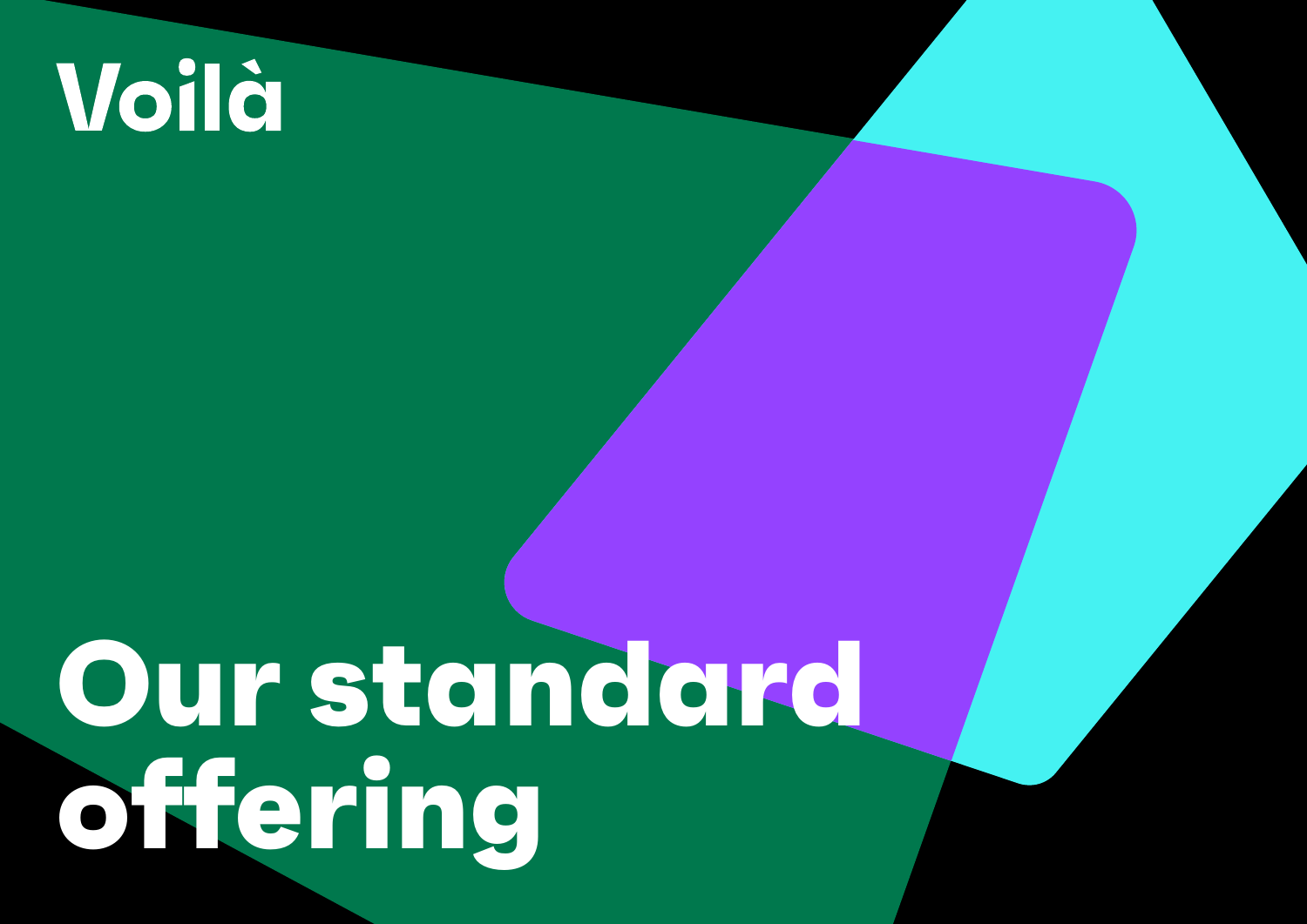# **An offer for every event and organization**

If you're tired of events that look like video meetings, Voilà platform is the ideal solution to help you create premium events in minutes. We have **4 standard packages** to run single events and offer 2 annual subscription models. Option packs are available to extend standard offers with specific features or support.

### **Our range of standard packages for single events or annual subscriptions**

#### **For single events**

#### Voilà Starter

The essentials to run premium events with our end-to-end solution

#### Voilà Serenity

Solution to run strategic events with the highest support level

**Phone-to-Phone** and autonomous autonomous and autonomous autonomous and autonomous autonomous and autonomous autonomous and autonomous autonomous autonomous autonomous autonomous autonomous autonomous autonomous autonomou Solution for a full mobile event experience

Voilà Plus

All you need to run strategic events with a more tailored experience and strong support

#### **Annual Subscription**

#### Voilà Business

Our subscription package with the features for various types of events and dedicated to clients intending to be

#### Voilà Entreprise

Our subscription package for clients wishing for strong support for their large events

## **Our option packs**

#### International Multilingual, subtitling and translation tools

### 3D Objects

Add interactive 3D objects to your live video presentations

#### Customization White label and extra customization of the emailing tools and the

#### Voilà Studio

platform

A simple and powerful video studio in the cloud optimized for the Voilà platform

#### **Integration**

Integrate the Voilà player into any website, intranet or third-party application

#### **Products & Services Support & Consulting**

#### Support +

A superior level of support for the configuration and supervision of your event

#### **Design**

Additional design services (dedicated website, graphic elements)

#### **Serenity**

Premium support and guidance for your event

#### Live Manager

A community manager specialized in content production and animation/ supervision of live events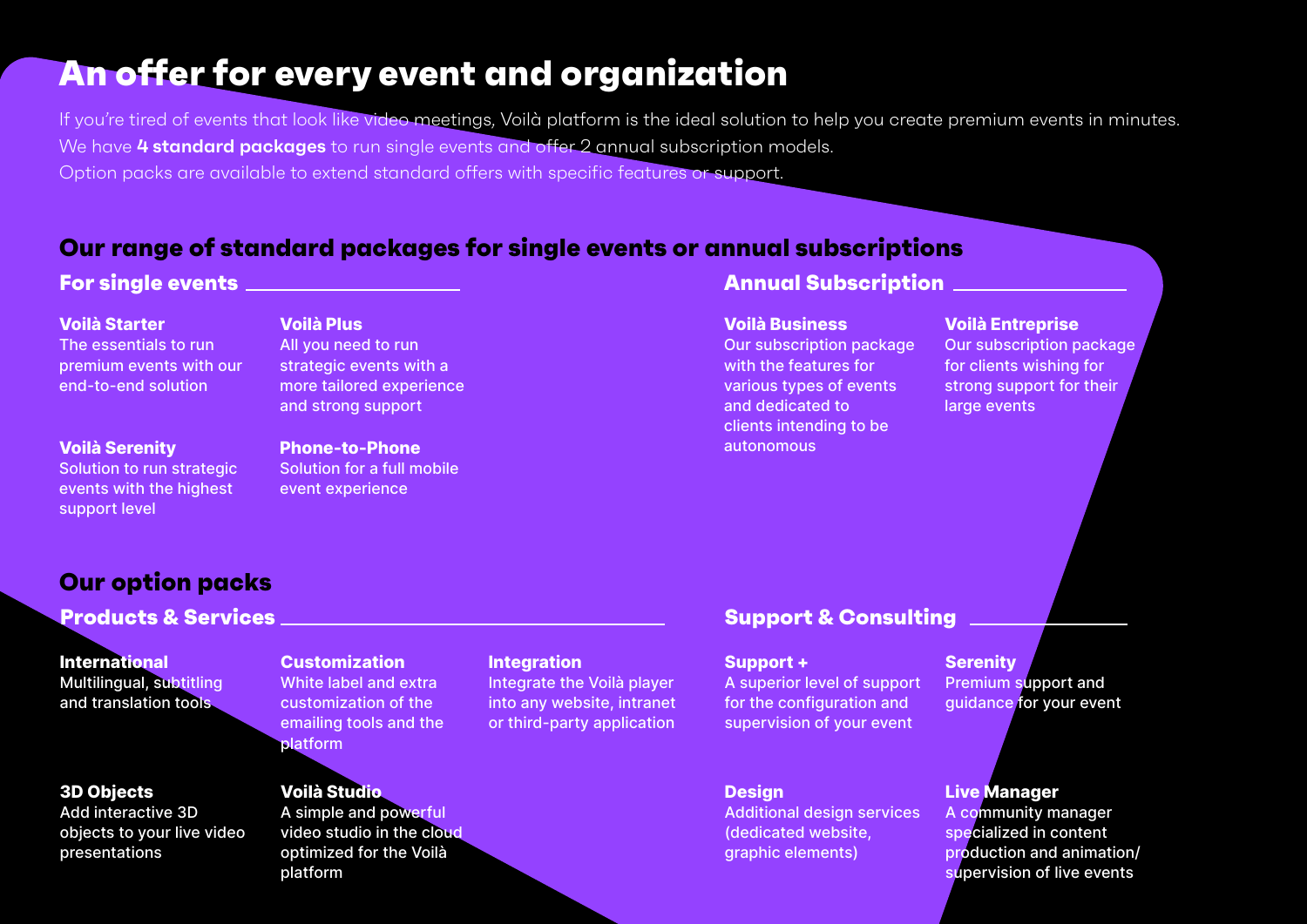# **Most platform's features included in all packages**



#### Invitation and registration

- Invitation emails
- Registration of participants (single or grouped)
- Differentiated registration (face-to-face / remote)
- Email marketing (via our partner Epsilon)
- Email campaign management tools (individual or batch): sending, recovery, statistics

#### Dedicated website

- Responsive landing page • Presentation page of the event (content, sessions,
- speakers) • Integration of the Voilà Player on a third-party site

or application (iframe)



#### Live streaming

- Multisessions (simultaneously)
- Live or pre-recorded event
- Encoding from SD to Full HD (8.5 Mbps max)
- Adaptive Streaming (HLS/ ABR)
- Low latency
- Responsive Media Player
- Media Player Color Customization • Display modes: 16/9 (landscape) or 9/16
- (portrait) • Event in «phone-to-
- phone only» mode • Automatic
- transcription (speech-to-text)
- Automatic live translation
- Multilingual
- Vélotypie (tool integrated into the platform)
- Backup stream
- Multi-site / Multi speakers
- Slides + 1 presenter
- 2 presenters at the same time

#### Voilà Studio

- Video console for the realization of live events
- Management of live streams and other content (pre-recorded video, text, images)
- Composition (example: document + videos, several videostreams)
- Run of show scripts

#### Voilà Camera on Smartphone

- Instant video capture and broadcast application on the Voilà platform
- Advanced features (video quality, camera inversion,
- PTZ camera, lens selection) • iOS and Android
- compatible

#### Replay

- Available immediately after the event
- Recording video sources
- Download video files for editing
- Selection of video files for replay availability on the event site
- 30 days standard duration (other optional)

# **Back office**

#### User account management

- Event team / Organizer profile
- Temporary delegation of access

#### Event management

- Easy creation of events • Services configuration:
- formats, interactions, display
- Live monitoring
- Activation/Deactivation of services during the live
- Question moderation
- Multi-languages (Backoffice and event site): FR / EN ; other languages in option

• Service messages to **Participant** 

#### Speaker management

- Creation of profiles
- Showcase on the event site

## **Engagement (remote and face-to-face)**

#### Interactions

- Group chat per session • Questions (anonymous mode / nominative mode)
- Moderation
- Quiz
- Emojiis
- Overlay display
- Extended screen remotely - Deportation of interactions on mobile
- Extended screen in person - Access to interactions on mobile

#### Branding and personalization

- Personalization of emails (predefined template) • Advanced personalization
- of emails • Personalization of the sender's email address
- Customization of the event site in a predefined template (logo, images, banner, color…)
- Emojis customization
- Advanced customization (colors and player functions)
- Completely personalized dedicated site
- Custom URL and domain name
- Customization of the registration form (in a template)
- White label no label powered by Voilà

#### 3D objects integration

- Integration of 3D objects directly in the video, the object can be piloted by each remote participant
- Easy set-up and upload of the 3D product details
- Insertion of clickable link directing to more information on the products

#### **Others**

- Compatible with social media
- Breakout sessions



• Real-time data (audience, video source metrics) • Post-event dashboard (audience timeline,

#### reactions, questions, messages)

• Custom Dashboards Satisfaction survey (at the end of the session)



#### **Privacy**

- Data and platforms hosted in Europe
- GDPR compliance Automatic deletion of data (contractual period)

#### Reliability

- Redundant Hosting
- SLO: 99.5%

Access control

administrators • Unique token per participant • Firewall

(MagicLink) • Client SSO

- Automatic restart of services
- Auto-scaling solution

• Real-time system uptime monitoring and alerts • Antiviral protection

• Double authentication for

• Simplified authentication

Optional features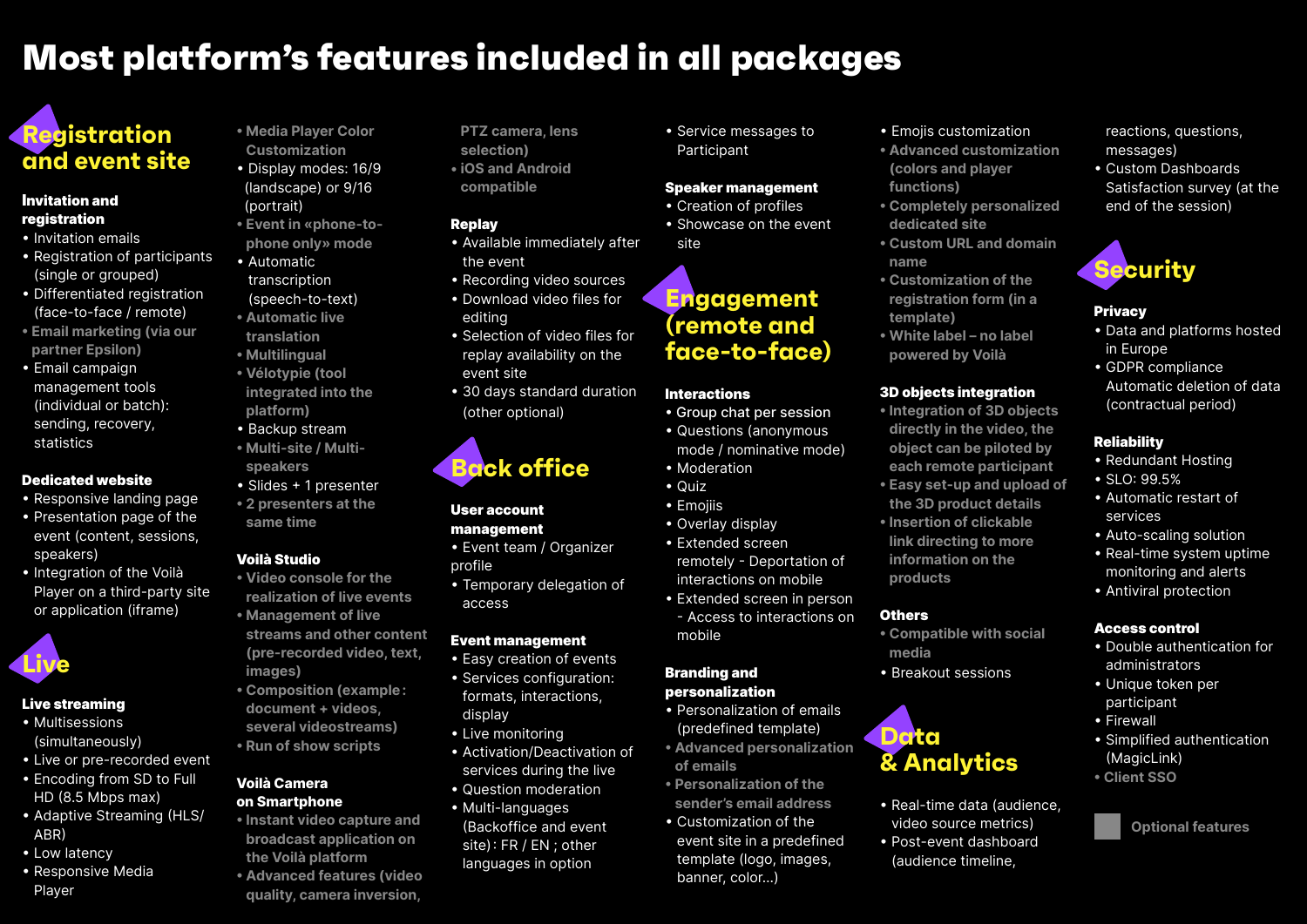# **Single event – Detailed view**

|                                          | <b>Voilà starter</b>                                                                                                                                                                                                                                                                                                                                                                    | <b>Voilà Plus</b>                                                                                                                                                                                                                                                            | <b>Voilà Serenity</b>                                                                                                                                                                                                                                                                                                                                                                             | The "Phone to phone"                                                                                                                                                                                                                                                                                                                                                                         |
|------------------------------------------|-----------------------------------------------------------------------------------------------------------------------------------------------------------------------------------------------------------------------------------------------------------------------------------------------------------------------------------------------------------------------------------------|------------------------------------------------------------------------------------------------------------------------------------------------------------------------------------------------------------------------------------------------------------------------------|---------------------------------------------------------------------------------------------------------------------------------------------------------------------------------------------------------------------------------------------------------------------------------------------------------------------------------------------------------------------------------------------------|----------------------------------------------------------------------------------------------------------------------------------------------------------------------------------------------------------------------------------------------------------------------------------------------------------------------------------------------------------------------------------------------|
| <b>Duration and</b><br>participants $\#$ | • Unique participants included <sup>1</sup> : 500<br>• Event duration included: 1/2 day                                                                                                                                                                                                                                                                                                 | • Unique participants included <sup>1</sup> : 1000<br>• Event duration included: 1 day                                                                                                                                                                                       | • Unique participants included <sup>1</sup> : 1000<br>• Event duration included: 1 day                                                                                                                                                                                                                                                                                                            | • Unique participants included <sup>1</sup> : 1000<br>• Event duration included: 1h<br>(can split in 3)                                                                                                                                                                                                                                                                                      |
| Key platform<br>features                 | All the essential features<br>• Registration, mailing & event site<br>• Low latency full HD video streaming<br>• Management of participants,<br>organizers<br>• Interactivity / engagement: Q&A,<br>emoticons, quiz, moderation,<br>extended screens<br>• Live supervision<br>• Breakout rooms<br>• Replay for 1 month (max)<br>• Data & analytics<br>• All required security & privacy | The essential features +<br>• Multilingual options<br>• Vélotypie<br>• Automatic translations<br>• Capacity to integrate into any<br>website (iframe)<br>• Compatibility with social media <sup>4</sup>                                                                      | • Similar features compared<br>to strategic events                                                                                                                                                                                                                                                                                                                                                | The phone-to-phone pack<br>• Access to the iphone & android<br>application to film the event<br>• Registration, mailing & event site<br>• Video: Streaming with low latency,<br>• Management of participants,<br>organizers<br>• Interactivity and engagement: Q&A,<br>Emoticons, quiz, moderation,<br>• Replay for 1 month (max)<br>• Data & analytics<br>• All required security & privacy |
| <b>Personalization level</b>             | All the essential features<br>• Websites (event & registration)<br>at the color of the brand (banner,<br>logo, favicon, colors)<br>• Websites personalization within a<br>template<br>• Emojis customization<br>• Interactive features activation /<br>deactivation inc. during the live                                                                                                | The essential features +<br>• White label - No « Voilà » naming<br>• Highest level of customization<br>for the player<br>• Email with a specific domain name <sup>3</sup><br><b>Customization of the URL</b><br>& domain of the registration<br>& event sites <sup>3,5</sup> | • Similar features compared<br>to strategic events                                                                                                                                                                                                                                                                                                                                                | • Sites (event & registration) at the<br>color of the brand (banner, logo,<br>favicon, colors)<br>· Sites personalization within<br>a template<br>• Interactive features activation /<br>deactivation inc. during the live                                                                                                                                                                   |
| Support                                  | • General assistance via email<br>& phone<br>• Training to the platform<br>(4 hours: 2X2)<br>• Debrief after the event<br>• Other support optional                                                                                                                                                                                                                                      | $\bullet$ General assistance via email<br>and phone<br>• Support for organizers<br>- Support for set-up & preparation<br>of the event (equivalent 2 days)<br>- Tech rehearsal 1h<br>- Live supervision & moderation<br>(remote)                                              | • General assistance via email and<br>phone with highest level of priority<br>• Support for organizers<br>- Project Manager time to set-<br>up the platform and assist the<br>preparation (5 days remotely)<br>- Live supervision & moderation<br>(on-site when within Paris)<br>- Technical director available for the<br>test and onsite in Paris for the event<br>• Dedicated attendee support | • General assistance via email &<br>phone<br>• Training to the platform (4 hours:<br>2X2) + support during event<br>• Debrief after the event<br>• Other support optional                                                                                                                                                                                                                    |
|                                          | <b>Perfect for internal event</b><br>with employees                                                                                                                                                                                                                                                                                                                                     | Perfect for an event with the top<br>employees or some clients                                                                                                                                                                                                               | Perfect for an event with the top<br>1000 management or key clients<br>(with full serenity)                                                                                                                                                                                                                                                                                                       | Perfect for more intimate & short<br>communication or for a live tour<br>in an exhibition                                                                                                                                                                                                                                                                                                    |

1. In total over the course of the event 2. Other locations on request 3. depending on technical constraints 4. Available from October 5. Event website available from October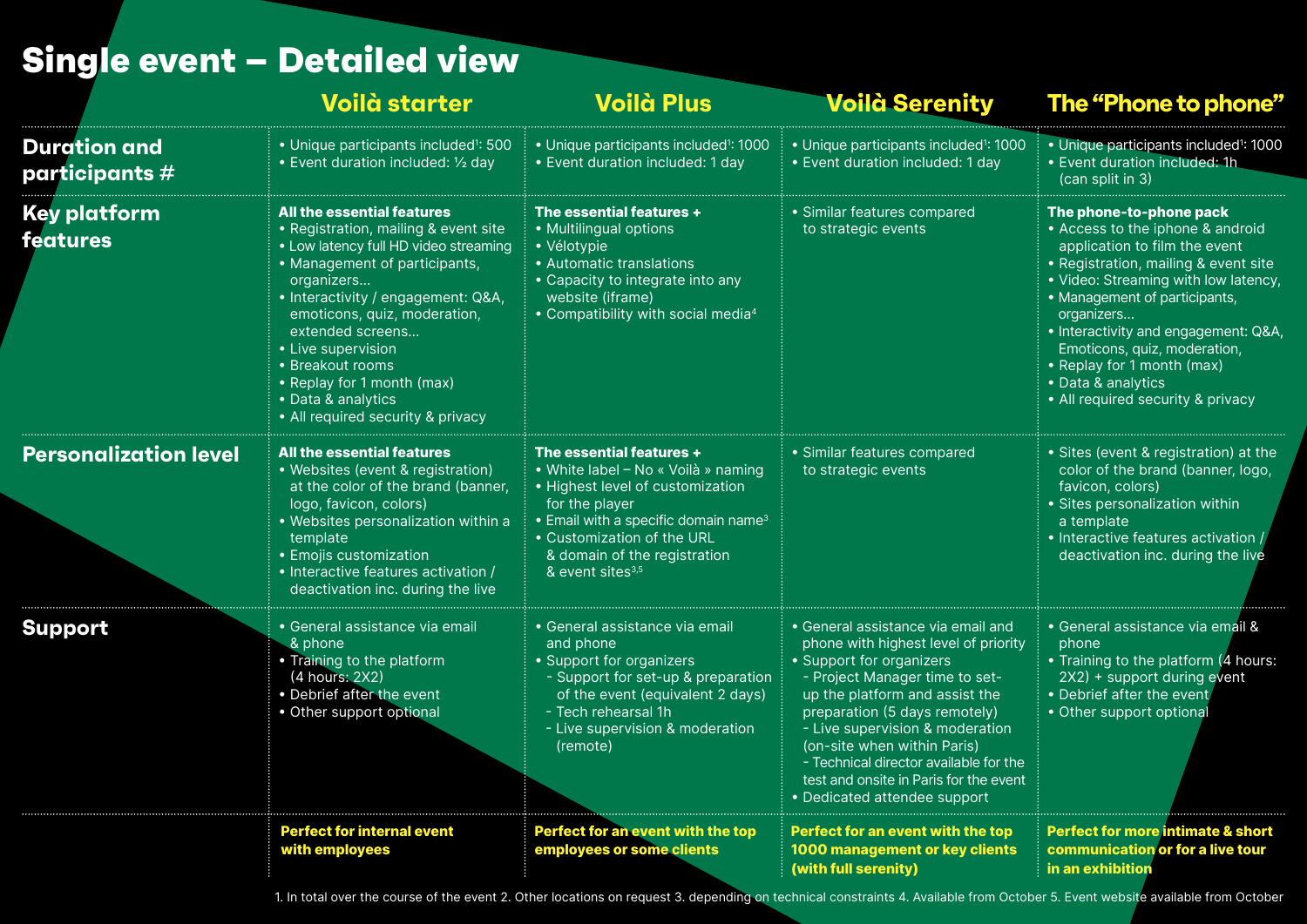# **Subscription plans**

Two standard offers to run a large number of events each year

Organizations that run many event of various size each year require more comprehensive and flexible offers.

- Voilà Business is the yearly equivalent of Voilà Plus with extra enterprise features such as SSO and no limit on the number of events.
- **Voilà Entreprise** offers the same features and services with more participants, extra customization services and<sup>1</sup> free use of 3D and Studio packs
- Technical & Support packs (previous two pages) are available to increase quality level on specific events

These two offers are our standard annual subscription offers and can be further customized to fit your needs

| <b>Duration and</b><br>registrations #                                                                                                                                                 | • Annual registrations included <sup>1</sup> : 2 000<br>• Duration max per event : 1 day<br>• Unlimited number of events                                                                                                                                                  | • Annual registrations included <sup>1</sup> : 5 000<br>• Duration max per event : 1 day<br>· Unlimited number of events                                                                                                                                                                                                                                                                                                                |  |
|----------------------------------------------------------------------------------------------------------------------------------------------------------------------------------------|---------------------------------------------------------------------------------------------------------------------------------------------------------------------------------------------------------------------------------------------------------------------------|-----------------------------------------------------------------------------------------------------------------------------------------------------------------------------------------------------------------------------------------------------------------------------------------------------------------------------------------------------------------------------------------------------------------------------------------|--|
| Key platform<br>features &<br>personalization<br>level                                                                                                                                 | • The essentials + 3 packs (custo, international & website integration<br>with the following adjustments:<br>- Emails sent from your domain <sup>3</sup><br>- Specific domain names for event & registration websites<br>remain options<br>$\div$ Client SSO <sup>4</sup> | • The essentials + 3 packs (custo, international & website integration)<br>with the following adjustments:<br>- Emails sent from your domain <sup>3</sup><br>- Specific domain names for event & registration websites<br>remain options<br>+ Client SSO <sup>3</sup><br>+ Dedicated Client template built for the websites (Registration<br>& event) to better fit your branding charter<br>+ 1 free use of the 3D and the Studio pack |  |
| • Contact: chat/chatbot/email and response time < 5 min during<br>the event<br><b>Support</b><br>• Training to use the platform (3 days)<br>Support to supervision for the first event |                                                                                                                                                                                                                                                                           | • Contact: chat/chatbot/email and response time < 5 min during<br>the event<br>. Training to use the platform (3 days)<br>• Support for event > 500 registrants and 1st event: Support for set-up<br>& preparation of the event (equivalent 1 day), Tech rehearsal 1h, live<br>supervision during event                                                                                                                                 |  |

**Voilà Business Voilà Entreprise**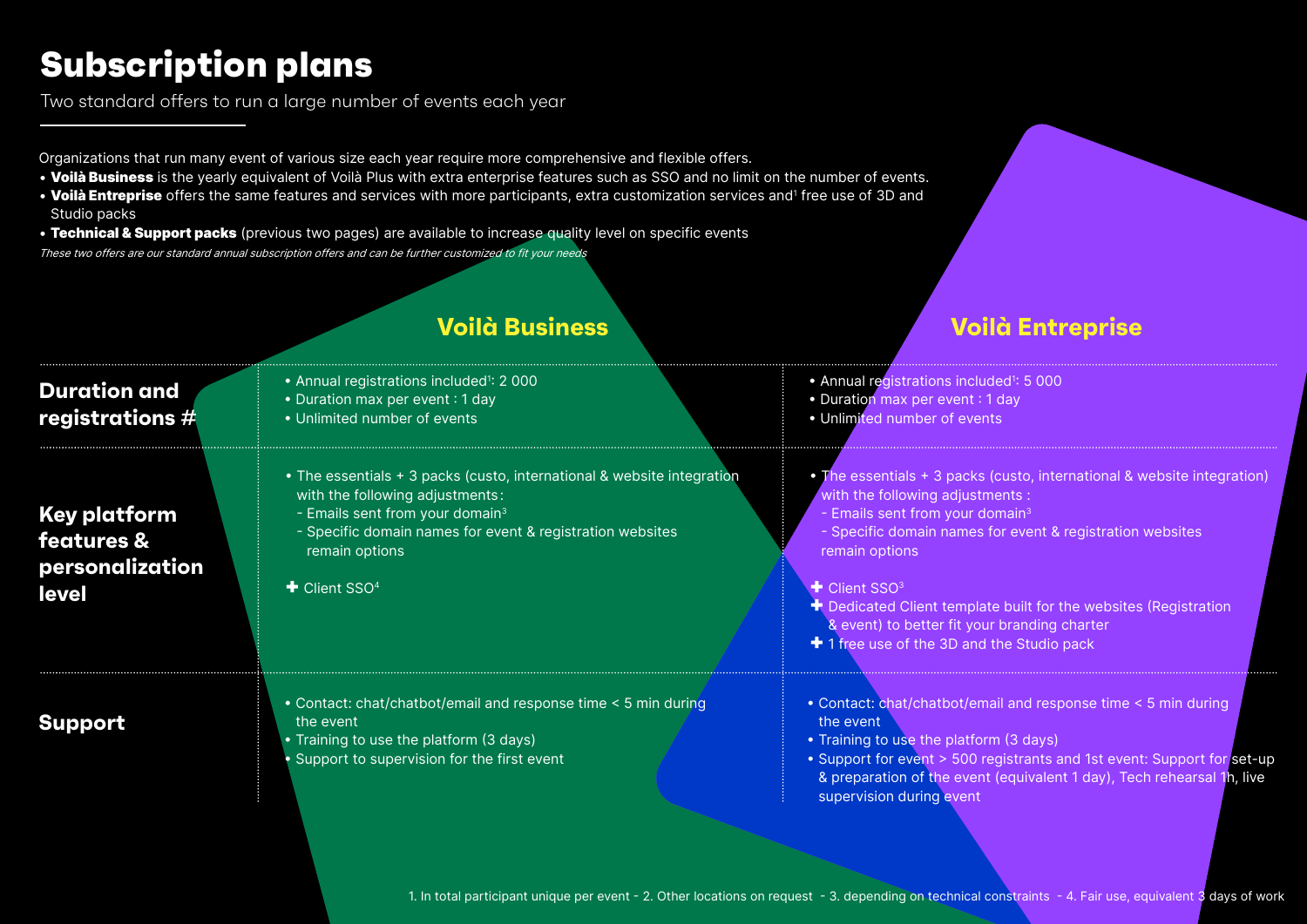# **The technical optional packs**

# **THE PACKS**



## **International**

- Multilingual
- Velotyping
- Automatic translation



## **Custo.**

- White label No « Voilà » naming
- Highest level of customization for the player
- Email with a specific domain name
- Customization of the URL & domain of the registration & event sites<sup>2</sup>



## **Website Integration**

- Integration of the interactive player in a third-party site (in iFrame)1
- Further option: SSO client



## **3D integration**

- Integration of 3D objects into your event
- Every participant can interact (zoom or rotate) with the 3D object



# **Studio**

- Live streaming studio to combine different video streams
- Insert logo, colors and overlays
- Support in the preparation (2 days of work) and during the event

Included in Voilà Plus and Voilà Serenity and in both subscription formula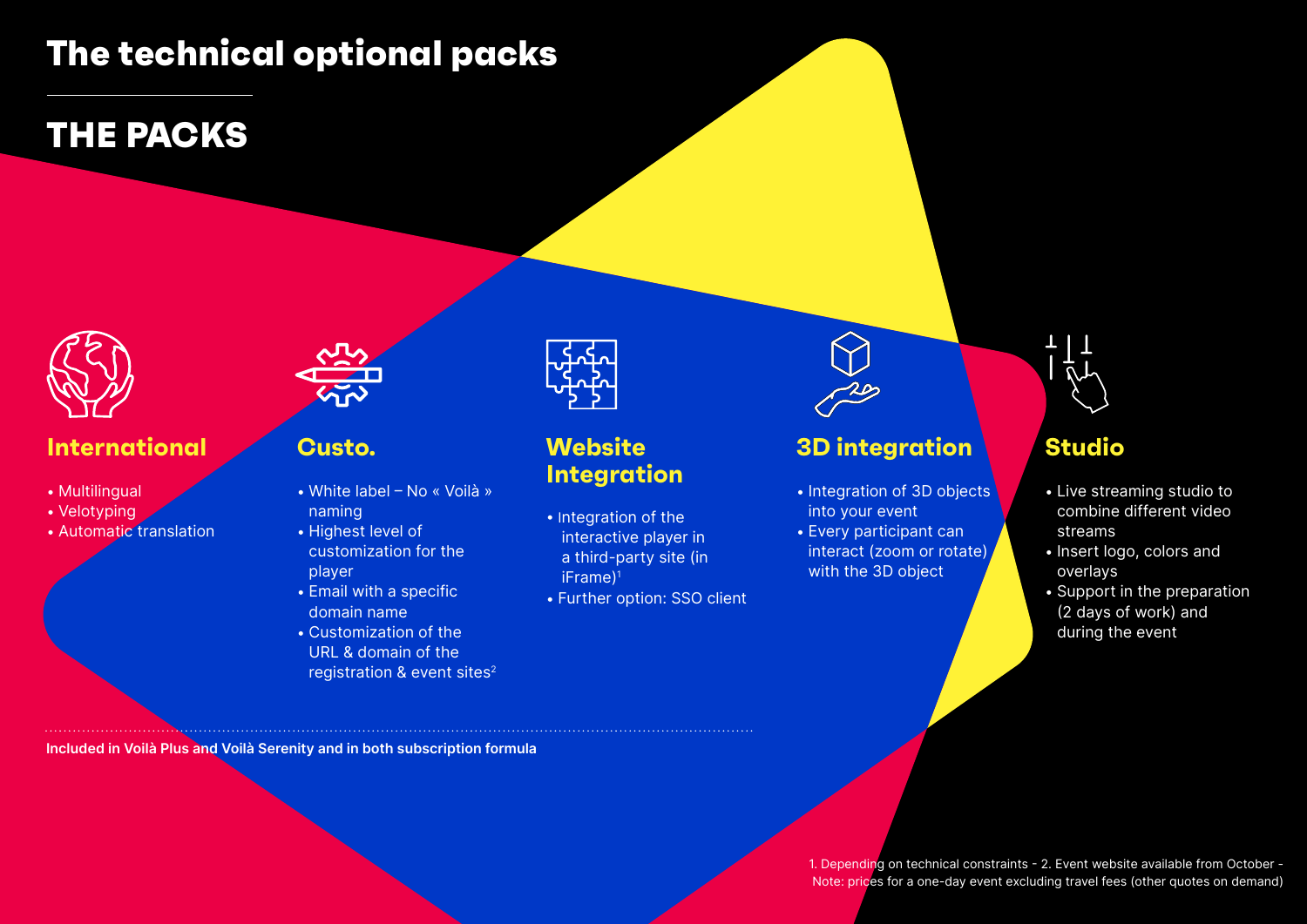# **The optional support packs**

# **THE PACKS**



# **Support**

- Support for set-up & preparation of the event (equivalent 2 days)
- Tech rehearsal 1h
- Live supervision & moderation (remote)



## **Serenity**

- Project Manager time to set-up the platform and assist the preparation (5 days remotely)
- Live supervision & moderation (on-site when within Paris1)
- Technical director available for the test
- Onsite supervision by a technical director
- Dedicated attendee support



# **Design**

- Fully custom-made website
- Design and creation of emojis, proposal of template, copywriting of texts



## **Live Manager**

- Editorial and community management support to maximize engagement (based on 2 days of work + the event)
- Before the event: suggestion to the course / planning of the event and to the editorial to ensure engagement & interactivity
- During the live event, moderation (chat, Q&A, quiz)
- On request full editorialization